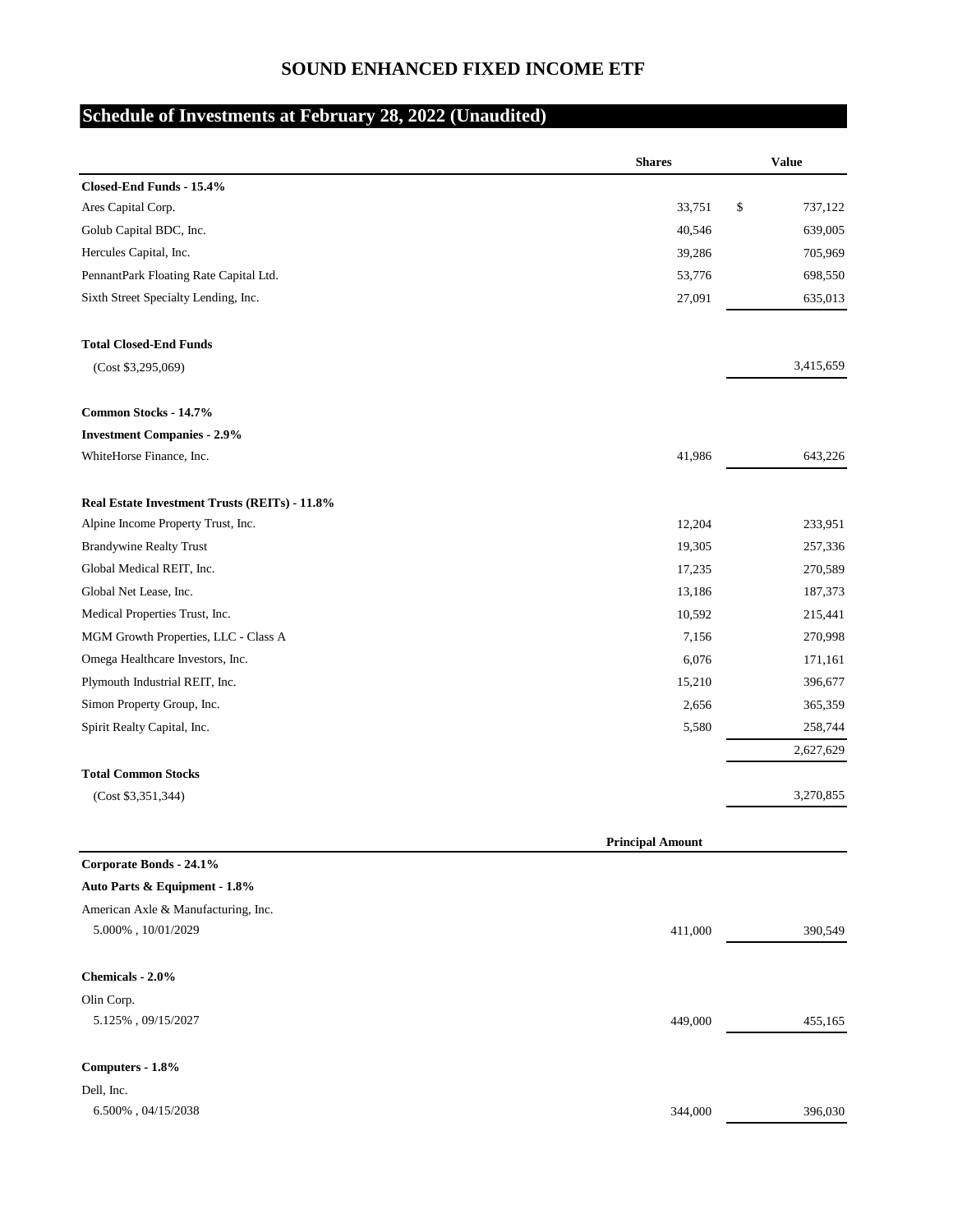| National Fuel Gas Co.<br>$4.750\%$ , $09/01/2028$<br>449,000<br>468,334<br>Radian Group, Inc.<br>4.875%, 03/15/2027<br>449,000<br>464,354<br>Hilton Domestic Operating Co., Inc.<br>$4.875\%$ , $01/15/2030$<br>455,483<br>442,000<br><b>Media - 2.0%</b><br>AMC Networks, Inc.<br>450,000<br>449,719<br>$4.750\%$ , $08/01/2025$<br>Miscellaneous Manufacturers - 2.1%<br>Trinity Industries, Inc.<br>449,000<br>$4.550\%$ , $10/01/2024$<br>458,469<br>Oil & Gas - 4.3%<br>Apache Corp.<br>449,000<br>449,743<br>$5.100\%$ , 09/01/2040<br>Murphy Oil Corp.<br>$5.875\%$ , $12/01/2027$<br>503,897<br>494,000<br>953,640<br>EQM Midstream Partners L.P.<br>$5.500\%$ , $07/15/2028$<br>405,000<br>399,253<br>Targa Resources Partners LP / Targa Resources Partners Finance Corp.<br>$5.000\%$ , $01/15/2028$<br>449,000<br>464,179<br>863,432<br><b>Total Corporate Bonds</b><br>5,355,175<br>(Cost \$5,558,959)<br><b>Shares</b><br><b>Exchange Traded Funds - 13.4%</b><br>57,421<br>627,037<br>AllianceBernstein Global High Income Fund, Inc.<br>23,445<br>Invesco Emerging Markets Sovereign Debt ETF<br>536,422<br>iShares 0-5 Year High Yield Corporate Bond ETF<br>14,850<br>658,301<br>iShares J.P. Morgan EM High Yield Bond ETF<br>14,535<br>577,621<br>VanEck Emerging Markets High Yield Bond ETF<br>28,261<br>577,937<br><b>Total Exchange Traded Funds</b><br>2,977,318<br>(Cost \$3,284,171) | Gas - 2.1%        |  |
|-----------------------------------------------------------------------------------------------------------------------------------------------------------------------------------------------------------------------------------------------------------------------------------------------------------------------------------------------------------------------------------------------------------------------------------------------------------------------------------------------------------------------------------------------------------------------------------------------------------------------------------------------------------------------------------------------------------------------------------------------------------------------------------------------------------------------------------------------------------------------------------------------------------------------------------------------------------------------------------------------------------------------------------------------------------------------------------------------------------------------------------------------------------------------------------------------------------------------------------------------------------------------------------------------------------------------------------------------------------------------------------------------------------------|-------------------|--|
|                                                                                                                                                                                                                                                                                                                                                                                                                                                                                                                                                                                                                                                                                                                                                                                                                                                                                                                                                                                                                                                                                                                                                                                                                                                                                                                                                                                                                 |                   |  |
|                                                                                                                                                                                                                                                                                                                                                                                                                                                                                                                                                                                                                                                                                                                                                                                                                                                                                                                                                                                                                                                                                                                                                                                                                                                                                                                                                                                                                 |                   |  |
|                                                                                                                                                                                                                                                                                                                                                                                                                                                                                                                                                                                                                                                                                                                                                                                                                                                                                                                                                                                                                                                                                                                                                                                                                                                                                                                                                                                                                 |                   |  |
|                                                                                                                                                                                                                                                                                                                                                                                                                                                                                                                                                                                                                                                                                                                                                                                                                                                                                                                                                                                                                                                                                                                                                                                                                                                                                                                                                                                                                 | Insurance - 2.1%  |  |
|                                                                                                                                                                                                                                                                                                                                                                                                                                                                                                                                                                                                                                                                                                                                                                                                                                                                                                                                                                                                                                                                                                                                                                                                                                                                                                                                                                                                                 |                   |  |
|                                                                                                                                                                                                                                                                                                                                                                                                                                                                                                                                                                                                                                                                                                                                                                                                                                                                                                                                                                                                                                                                                                                                                                                                                                                                                                                                                                                                                 |                   |  |
|                                                                                                                                                                                                                                                                                                                                                                                                                                                                                                                                                                                                                                                                                                                                                                                                                                                                                                                                                                                                                                                                                                                                                                                                                                                                                                                                                                                                                 |                   |  |
|                                                                                                                                                                                                                                                                                                                                                                                                                                                                                                                                                                                                                                                                                                                                                                                                                                                                                                                                                                                                                                                                                                                                                                                                                                                                                                                                                                                                                 | Lodging - $2.0\%$ |  |
|                                                                                                                                                                                                                                                                                                                                                                                                                                                                                                                                                                                                                                                                                                                                                                                                                                                                                                                                                                                                                                                                                                                                                                                                                                                                                                                                                                                                                 |                   |  |
|                                                                                                                                                                                                                                                                                                                                                                                                                                                                                                                                                                                                                                                                                                                                                                                                                                                                                                                                                                                                                                                                                                                                                                                                                                                                                                                                                                                                                 |                   |  |
|                                                                                                                                                                                                                                                                                                                                                                                                                                                                                                                                                                                                                                                                                                                                                                                                                                                                                                                                                                                                                                                                                                                                                                                                                                                                                                                                                                                                                 |                   |  |
|                                                                                                                                                                                                                                                                                                                                                                                                                                                                                                                                                                                                                                                                                                                                                                                                                                                                                                                                                                                                                                                                                                                                                                                                                                                                                                                                                                                                                 |                   |  |
|                                                                                                                                                                                                                                                                                                                                                                                                                                                                                                                                                                                                                                                                                                                                                                                                                                                                                                                                                                                                                                                                                                                                                                                                                                                                                                                                                                                                                 |                   |  |
|                                                                                                                                                                                                                                                                                                                                                                                                                                                                                                                                                                                                                                                                                                                                                                                                                                                                                                                                                                                                                                                                                                                                                                                                                                                                                                                                                                                                                 |                   |  |
|                                                                                                                                                                                                                                                                                                                                                                                                                                                                                                                                                                                                                                                                                                                                                                                                                                                                                                                                                                                                                                                                                                                                                                                                                                                                                                                                                                                                                 |                   |  |
|                                                                                                                                                                                                                                                                                                                                                                                                                                                                                                                                                                                                                                                                                                                                                                                                                                                                                                                                                                                                                                                                                                                                                                                                                                                                                                                                                                                                                 |                   |  |
|                                                                                                                                                                                                                                                                                                                                                                                                                                                                                                                                                                                                                                                                                                                                                                                                                                                                                                                                                                                                                                                                                                                                                                                                                                                                                                                                                                                                                 |                   |  |
|                                                                                                                                                                                                                                                                                                                                                                                                                                                                                                                                                                                                                                                                                                                                                                                                                                                                                                                                                                                                                                                                                                                                                                                                                                                                                                                                                                                                                 |                   |  |
|                                                                                                                                                                                                                                                                                                                                                                                                                                                                                                                                                                                                                                                                                                                                                                                                                                                                                                                                                                                                                                                                                                                                                                                                                                                                                                                                                                                                                 |                   |  |
|                                                                                                                                                                                                                                                                                                                                                                                                                                                                                                                                                                                                                                                                                                                                                                                                                                                                                                                                                                                                                                                                                                                                                                                                                                                                                                                                                                                                                 |                   |  |
|                                                                                                                                                                                                                                                                                                                                                                                                                                                                                                                                                                                                                                                                                                                                                                                                                                                                                                                                                                                                                                                                                                                                                                                                                                                                                                                                                                                                                 |                   |  |
|                                                                                                                                                                                                                                                                                                                                                                                                                                                                                                                                                                                                                                                                                                                                                                                                                                                                                                                                                                                                                                                                                                                                                                                                                                                                                                                                                                                                                 |                   |  |
|                                                                                                                                                                                                                                                                                                                                                                                                                                                                                                                                                                                                                                                                                                                                                                                                                                                                                                                                                                                                                                                                                                                                                                                                                                                                                                                                                                                                                 |                   |  |
|                                                                                                                                                                                                                                                                                                                                                                                                                                                                                                                                                                                                                                                                                                                                                                                                                                                                                                                                                                                                                                                                                                                                                                                                                                                                                                                                                                                                                 |                   |  |
|                                                                                                                                                                                                                                                                                                                                                                                                                                                                                                                                                                                                                                                                                                                                                                                                                                                                                                                                                                                                                                                                                                                                                                                                                                                                                                                                                                                                                 | Pipelines - 3.9%  |  |
|                                                                                                                                                                                                                                                                                                                                                                                                                                                                                                                                                                                                                                                                                                                                                                                                                                                                                                                                                                                                                                                                                                                                                                                                                                                                                                                                                                                                                 |                   |  |
|                                                                                                                                                                                                                                                                                                                                                                                                                                                                                                                                                                                                                                                                                                                                                                                                                                                                                                                                                                                                                                                                                                                                                                                                                                                                                                                                                                                                                 |                   |  |
|                                                                                                                                                                                                                                                                                                                                                                                                                                                                                                                                                                                                                                                                                                                                                                                                                                                                                                                                                                                                                                                                                                                                                                                                                                                                                                                                                                                                                 |                   |  |
|                                                                                                                                                                                                                                                                                                                                                                                                                                                                                                                                                                                                                                                                                                                                                                                                                                                                                                                                                                                                                                                                                                                                                                                                                                                                                                                                                                                                                 |                   |  |
|                                                                                                                                                                                                                                                                                                                                                                                                                                                                                                                                                                                                                                                                                                                                                                                                                                                                                                                                                                                                                                                                                                                                                                                                                                                                                                                                                                                                                 |                   |  |
|                                                                                                                                                                                                                                                                                                                                                                                                                                                                                                                                                                                                                                                                                                                                                                                                                                                                                                                                                                                                                                                                                                                                                                                                                                                                                                                                                                                                                 |                   |  |
|                                                                                                                                                                                                                                                                                                                                                                                                                                                                                                                                                                                                                                                                                                                                                                                                                                                                                                                                                                                                                                                                                                                                                                                                                                                                                                                                                                                                                 |                   |  |
|                                                                                                                                                                                                                                                                                                                                                                                                                                                                                                                                                                                                                                                                                                                                                                                                                                                                                                                                                                                                                                                                                                                                                                                                                                                                                                                                                                                                                 |                   |  |
|                                                                                                                                                                                                                                                                                                                                                                                                                                                                                                                                                                                                                                                                                                                                                                                                                                                                                                                                                                                                                                                                                                                                                                                                                                                                                                                                                                                                                 |                   |  |
|                                                                                                                                                                                                                                                                                                                                                                                                                                                                                                                                                                                                                                                                                                                                                                                                                                                                                                                                                                                                                                                                                                                                                                                                                                                                                                                                                                                                                 |                   |  |
|                                                                                                                                                                                                                                                                                                                                                                                                                                                                                                                                                                                                                                                                                                                                                                                                                                                                                                                                                                                                                                                                                                                                                                                                                                                                                                                                                                                                                 |                   |  |
|                                                                                                                                                                                                                                                                                                                                                                                                                                                                                                                                                                                                                                                                                                                                                                                                                                                                                                                                                                                                                                                                                                                                                                                                                                                                                                                                                                                                                 |                   |  |
|                                                                                                                                                                                                                                                                                                                                                                                                                                                                                                                                                                                                                                                                                                                                                                                                                                                                                                                                                                                                                                                                                                                                                                                                                                                                                                                                                                                                                 |                   |  |
|                                                                                                                                                                                                                                                                                                                                                                                                                                                                                                                                                                                                                                                                                                                                                                                                                                                                                                                                                                                                                                                                                                                                                                                                                                                                                                                                                                                                                 |                   |  |
|                                                                                                                                                                                                                                                                                                                                                                                                                                                                                                                                                                                                                                                                                                                                                                                                                                                                                                                                                                                                                                                                                                                                                                                                                                                                                                                                                                                                                 |                   |  |
|                                                                                                                                                                                                                                                                                                                                                                                                                                                                                                                                                                                                                                                                                                                                                                                                                                                                                                                                                                                                                                                                                                                                                                                                                                                                                                                                                                                                                 |                   |  |
|                                                                                                                                                                                                                                                                                                                                                                                                                                                                                                                                                                                                                                                                                                                                                                                                                                                                                                                                                                                                                                                                                                                                                                                                                                                                                                                                                                                                                 |                   |  |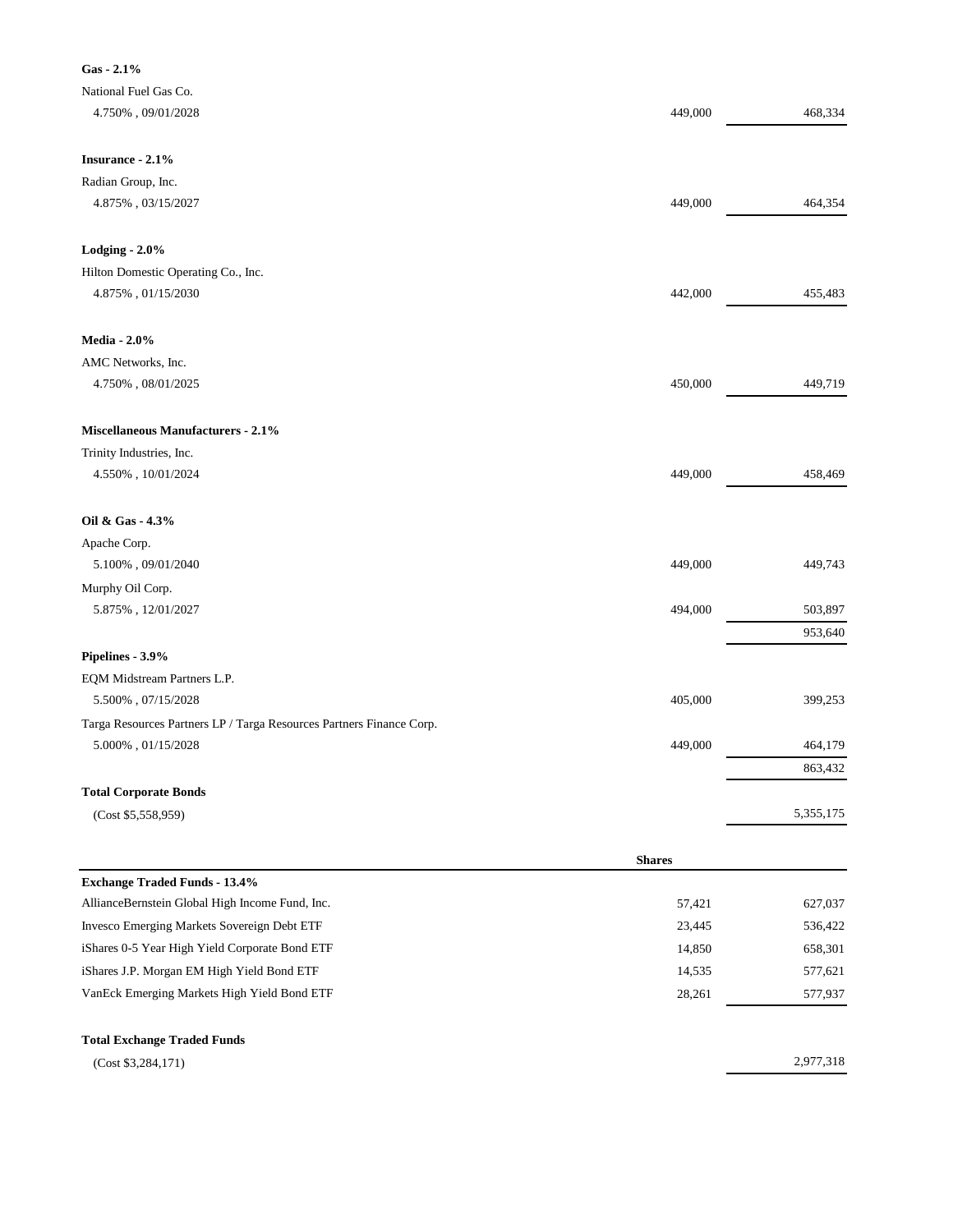| Preferred Stocks - 31.3%                                        |        |           |
|-----------------------------------------------------------------|--------|-----------|
| <b>Banks</b> - 13.8%                                            |        |           |
| Associated Banc-Corp.                                           |        |           |
| $5.625\%$ , 09/15/2025 $^{(1)}$                                 | 19,575 | 496,618   |
| Bank of America Corp.                                           |        |           |
| $5.375\%$ , $06/25/2024$ $^{(1)}$                               | 20,610 | 522,463   |
| JPMorgan Chase & Co.                                            |        |           |
| $6.000\%$ , $03/01/2024$ $^{\rm (1)}$                           | 19,755 | 524,298   |
| Morgan Stanley                                                  |        |           |
| $4.875\%$ , $01/15/2025$ $^{(1)}$                               | 21,196 | 516,970   |
| Truist Financial Corp.                                          |        |           |
| $5.250\%$ , $06/01/2025$ $^{\rm (1)}$                           | 20,251 | 512,958   |
| Wells Fargo & Co.                                               |        |           |
| $4.700\%$ , $12/15/2025$ $^{(1)}$                               | 21,556 | 493,417   |
|                                                                 |        | 3,066,724 |
| <b>Diversified Financial Services - 2.2%</b>                    |        |           |
| Capital One Financial Corp.                                     |        |           |
| $4.800\%$ , $06/01/2025$ $^{\rm (1)}$                           | 21,691 | 495,639   |
|                                                                 |        |           |
| Electric - 4.6%                                                 |        |           |
| CMS Energy Corp.                                                |        |           |
| $5.875\%$ , $03/1/2079$                                         | 20,116 | 531,867   |
| The Southern Co.                                                |        |           |
| 4.950%, 01/30/2080                                              | 20,521 | 501,739   |
|                                                                 |        | 1,033,606 |
| Insurance - 6.8%                                                |        |           |
| AEGON Funding Co., LLC                                          |        |           |
| $5.100\%$ , $12/15/2049$                                        | 20,745 | 502,444   |
| MetLife, Inc.                                                   |        |           |
| $4.750\%$ , $03/15/2025$ $^{\rm (1)}$                           | 20,655 | 495,100   |
| The Allstate Corp.                                              |        |           |
| $5.100\%$ , $10/15/2024$ $^{\rm (1)}$                           | 20,160 | 510,855   |
|                                                                 |        | 1,508,399 |
| Real Estate Investment Trusts (REITs) - 1.9%                    |        |           |
| UMH Properties, Inc.                                            |        |           |
| $6.75\%$ , $07/26/2022$ $^{(1)}$                                | 16,472 | 413,777   |
|                                                                 |        |           |
| Telecommunications - 2.0%                                       |        |           |
| AT&T, Inc.                                                      |        |           |
| $4.750\%$ , $02/18/2025$ $^{\rm (1)}$                           | 20,926 | 457,442   |
| <b>Total Preferred Stocks</b>                                   |        |           |
| (Cost \$7,569,815)                                              |        | 6,975,587 |
|                                                                 |        |           |
| <b>Short-Term Investments - 0.4%</b>                            |        |           |
| Money Market Funds - 0.4%                                       |        |           |
| First American Government Obligations Fund, Class X, 0.026% (2) | 88,579 | 88,579    |
| <b>Total Short-Term Investments</b>                             |        |           |
| (Cost \$88,579)                                                 |        | 88,579    |
|                                                                 |        |           |